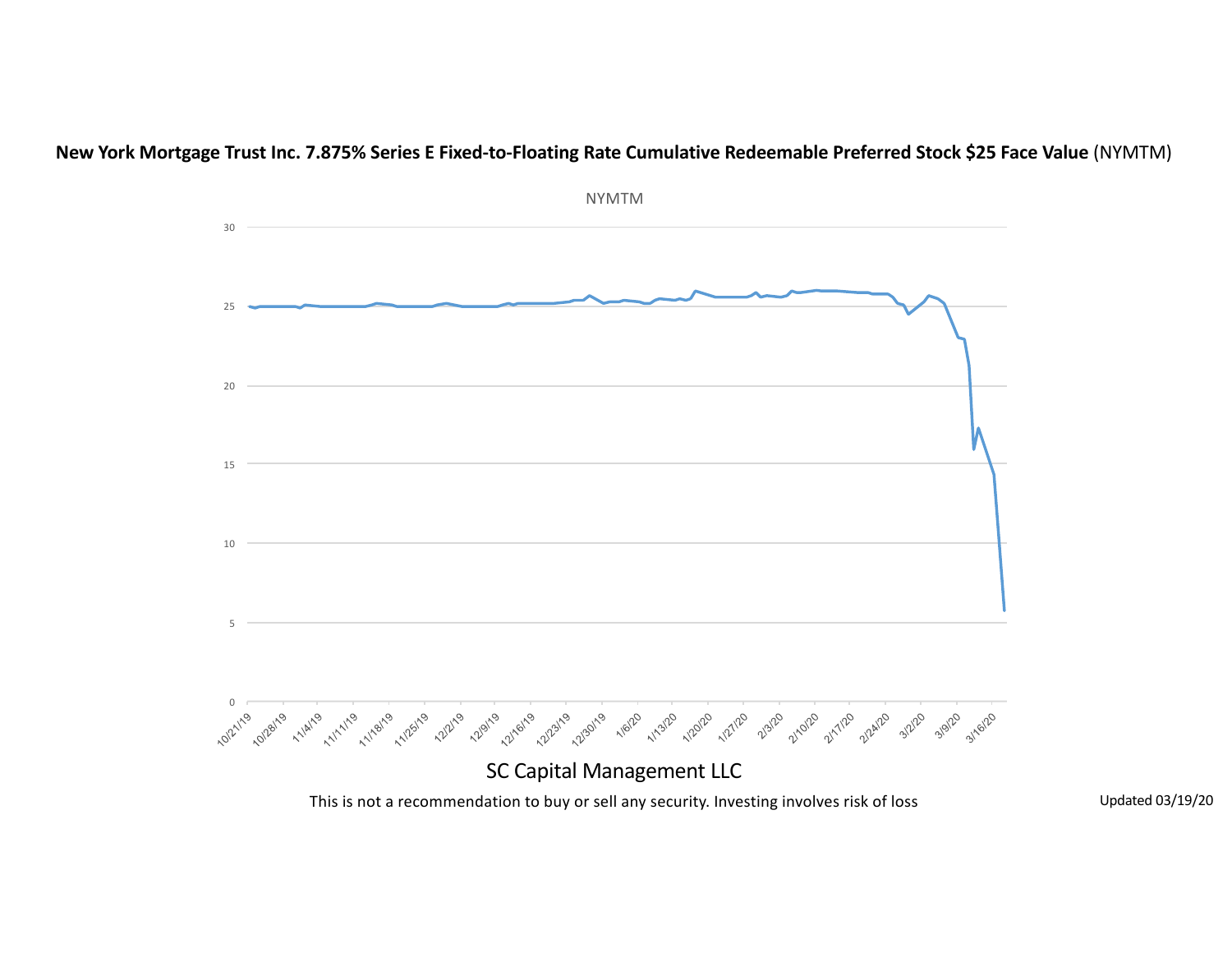NYMTM is trading far below its face value of \$25. The common shares of NY Mortgage Trust (NYMT) are trading at 0.26 of book value indicating the firm is likely to be insolvent. The question for investors is determining actual bankruptcy risk.

- In the MRQ & end of FY19, NYMT's book value was \$5.78 for both periods and has been stable. Current common shares: \$1.5
- Recent market turmoil has reduced mREIT book values that were recently at or near 1 to a range of 0.25-0.50.
- In the MRQ & end of FY19, the company's coverage ratio was 1x on the common and 6x on preferred, ex-common;



## source: NY Mortgage Trust

# SC Capital Management LLC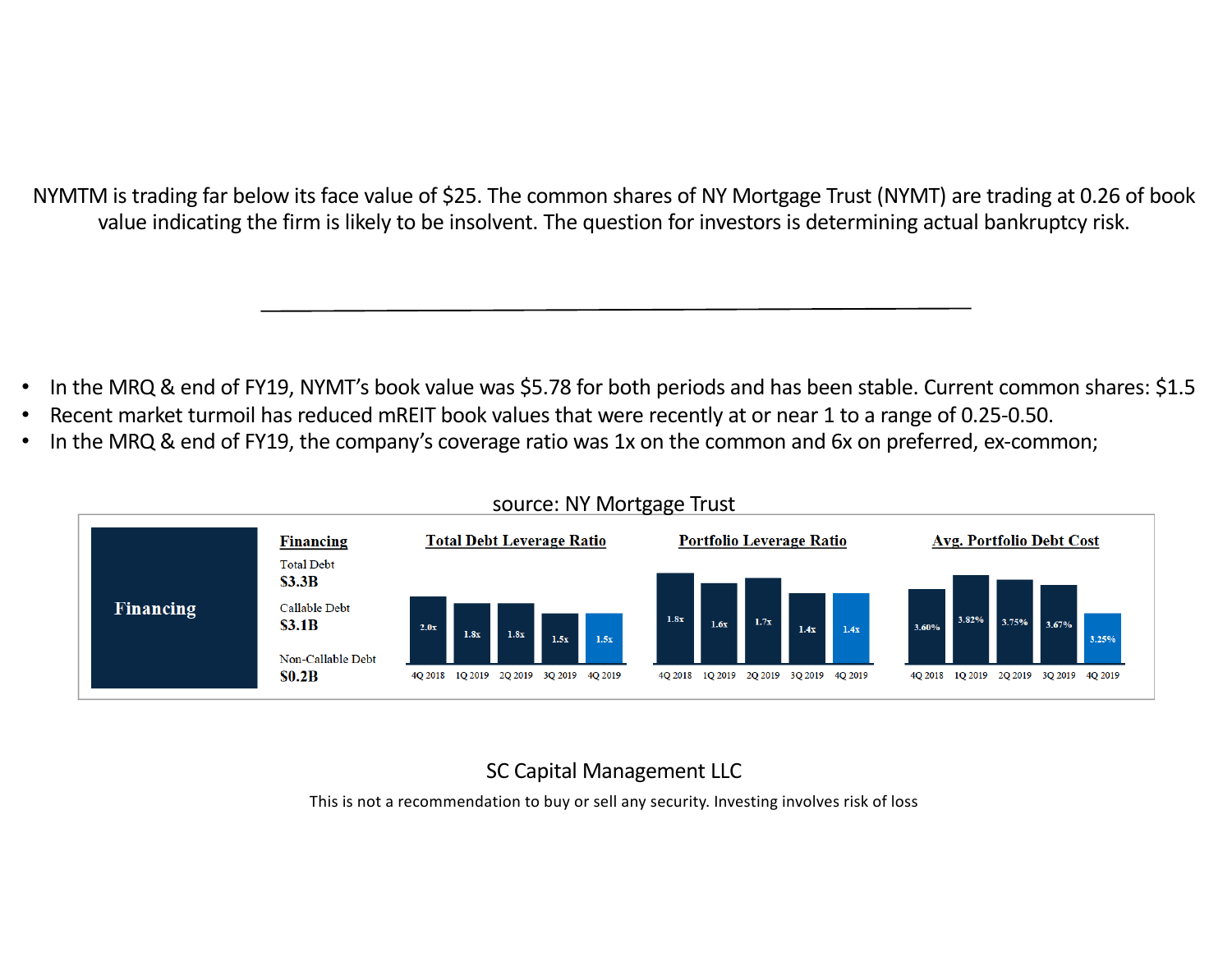What's in the balance sheet?



## Single-family component

#### **Distressed Loan Purchases**

Since Internalization (from 7/1/18 to 12/31/19)

| <b>Loan Count</b>         | 5.342     |                                                  |
|---------------------------|-----------|--------------------------------------------------|
| Avg. Months from Purchase | 9.1       |                                                  |
| <b>Total UPB</b>          | \$962.3MM |                                                  |
| <b>Avg. Home Value</b>    | \$451.548 | High Value $\rightarrow$ Downside protection     |
| Avg. LTV                  | 76        | Low Leverage $\rightarrow$ Downside protection   |
| Avg. Coupon               | 4.76      | Legacy Loan $\rightarrow$ High current yield     |
| Avg. FICO                 | 584       | Low Credit Score $\rightarrow$ Prepayment Upside |

#### Agency component

Guaranteed by U.S. gov't. MBS securities remain liquid. Only risk is rate risk, not default risk. The company relies on repurchase agreements to fund securities purchases. Fed has increased repo dealing and has specifically targeted MBS buying to ensure liquidity. With only 20% allocation to agency, changes to common book value due to changes in spreads is small.

#### This is not a recommendation to buy or sell any security. Investing involves risk of loss SC Capital Management LLC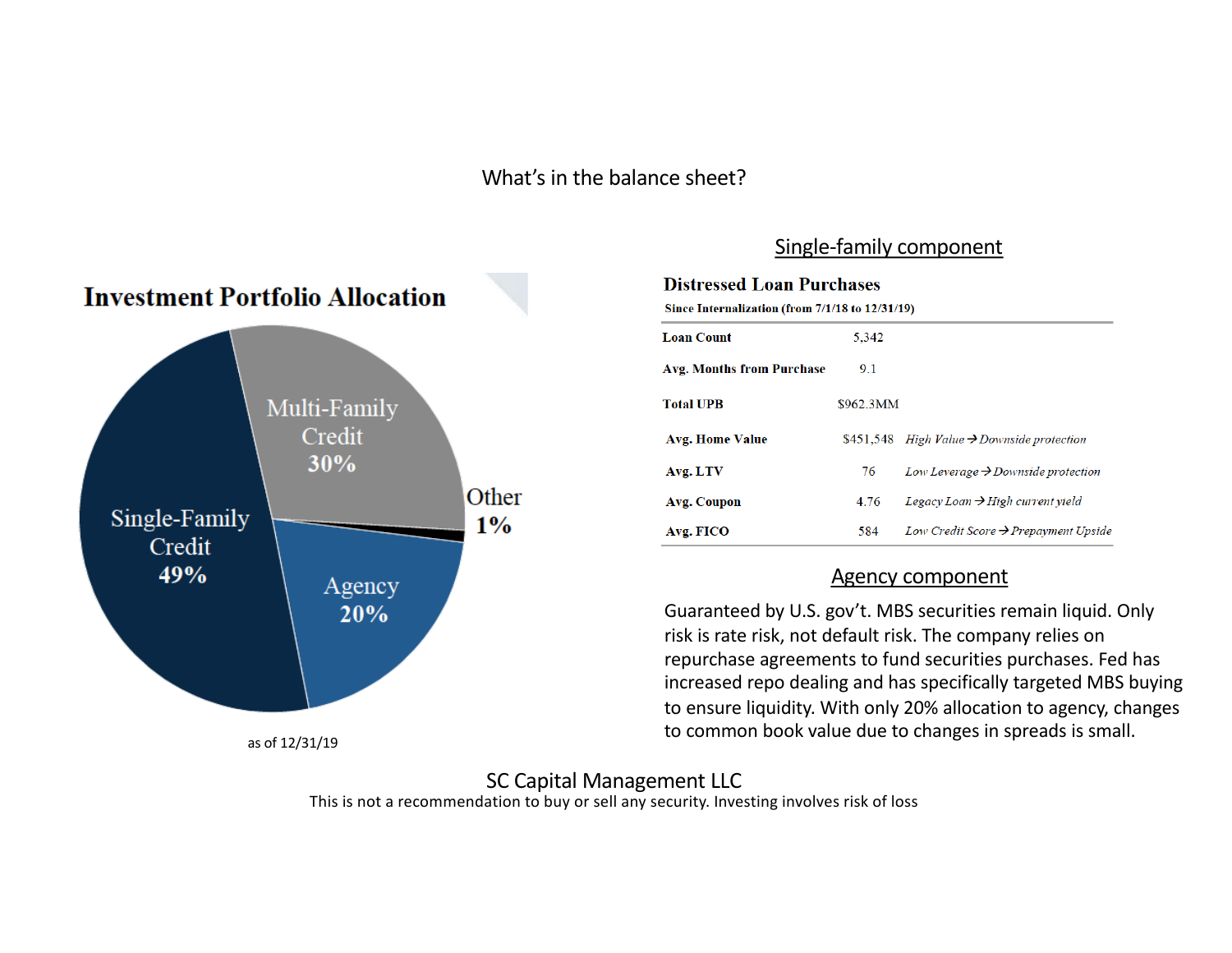What's actually happening in the marketplace?

**Two Harbors (TWO)**, a hybrid residential mREIT, recently (3/13/20) indicated that book value per share was down 6% quarter-todate. The company's balance sheet contains 78% agency. "While our current focus is on liquidity and book value preservation, the expected return on our current portfolio has dramatically improved."

**New Residential Mortgage Corp (NRZ),** an mREIT, recently (3/13/20) indicated book value per share was down around 3%

quarter to date. Also indicated the CB's activity in the MBS is a positive. Chimera Investment Corporation

**Annaly Capital Management (NLY), an mREIT,** indicated  $(3/13/20)$  that book value was down around 10% to 11% quarter to date.



NEW YORK--(BUSINESS WIRE)-- In light of recent market events, Chimera Investment Corporation (CIM) ("Chimera" or the "Company") announced a くコ Big \$150 million common stock buyback on March 13th and through March 17<sup>th</sup> Chimera has repurchased \$22 million of its common stock. In addition, Officers and Directors have purchased shares. The Covid-19 Virus has caused disruptions, but Chimera has the technology in place for all employees to work remotely with little or no change in normal working patterns. Federal Reserve actions have added liquidity to the system to ensure liquidity is available and they have started a purchase program to assist in price stability. Both of these measures are intended to insure the mortgage backed security market and related repurchase market maintain liquidity and order and that transactions between market participants continue to be efficient. Chimera has rolled the financing of approximately \$7.3 billion of collateral since March 1, 2020, including approximately \$2.1 billion of collateral this week.



acquired.

# SC Capital Management LLC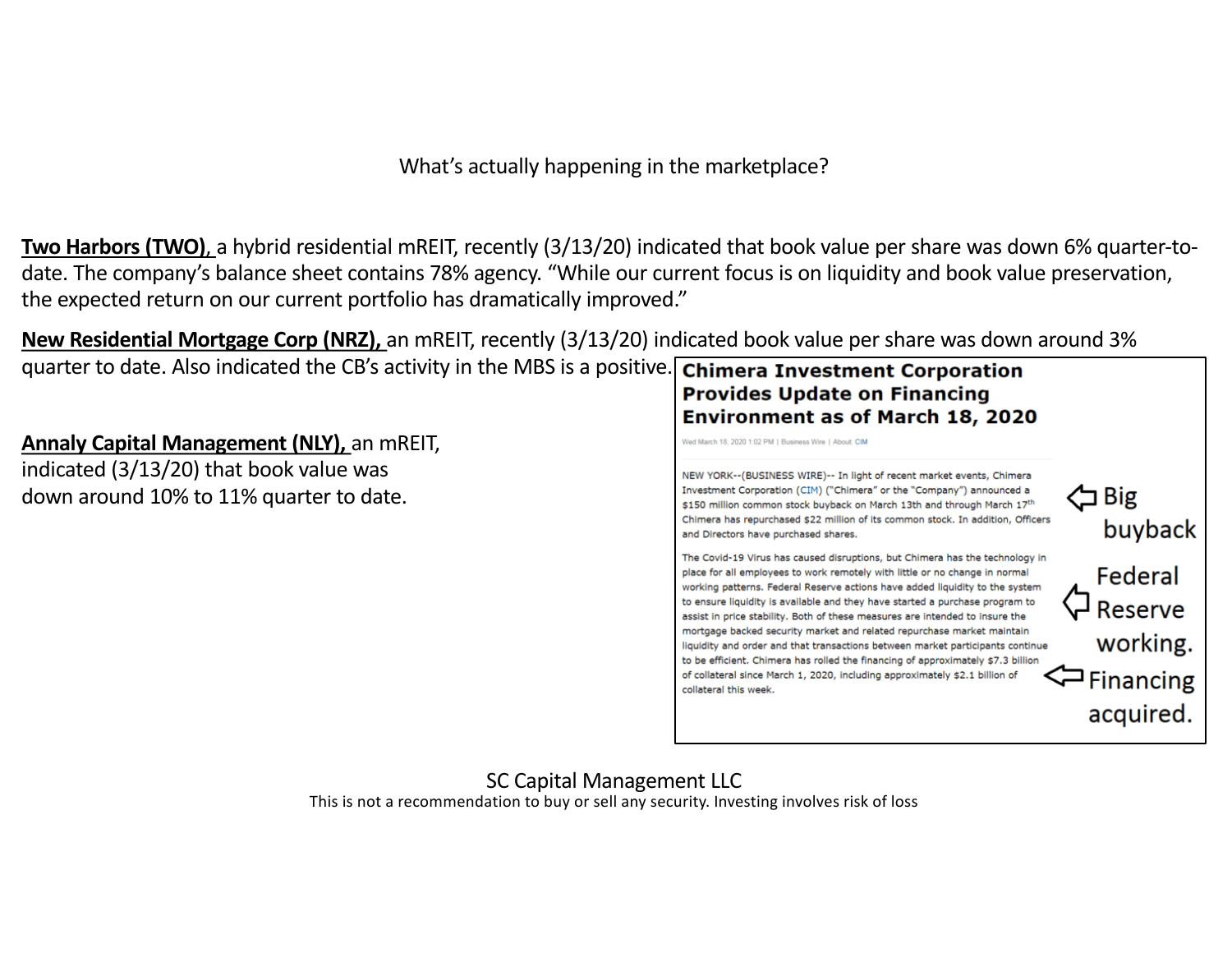### The following is the on-balance sheet and at-risk (total) leverage ratios for mREITs as of 12/31/2019 (in order of lowest to highest at-risk (total) leverage ratio:

1) EFC: 2.6x on-balance sheet leverage; 1.4x at-risk (total) leverage *2) NYMT: 1.5x on-balance sheet leverage; 1.5x at-risk (total) leverage 3) GPMT: 2.3x on-balance sheet leverage; 2.3x at-risk (total) leverage* 3) PMT: 3.7x on-balance sheet leverage; 2.3x at-risk (total) leverage *5) BXMT: 3.0x on-balance sheet leverage; 3.0x at-risk (total) leverage 5) MFA: 3.0x on-balance sheet leverage; 3.0x at-risk (total) leverage 7) CIM: 3.6x on-balance sheet leverage; 3.6x at-risk (total) leverage 8) MITT: 4.1x on-balance sheet leverage; 4.1x at-risk (total) leverage 9) NRZ: 3.9x on-balance sheet leverage; 5.4x at-risk (total) leverage 9) WMC: 5.4x on-balance sheet leverage; 5.4x at-risk (total) leverage* 11) CHMI: 6.1x on-balance sheet leverage; 6.4x at-risk (total) leverage 12) IVR: 6.5x on-balance sheet leverage; 6.6x at-risk (total) leverage 13) ANH: 6.7x on-balance sheet leverage; 7.2x at-risk (total) leverage 13) NLY: 7.1x on-balance sheet leverage; 7.2x at-risk (total) leverage 15) TWO: 6.1x on-balance sheet leverage; 7.5x at-risk (total) leverage *16) ORC: 8.7x on-balance sheet leverage; 8.0x at-risk (total) leverage* 17) DX: 8.2x on-balance sheet leverage; 8.1x at-risk (total) leverage 18) ARR: 8.2x on-balance sheet leverage; 8.8x at-risk (total) leverage 19) AGNC: 8.3x on-balance sheet leverage; 8.9x at-risk (total) non-tangible leverage *20) CMO: 9.7x on-balance sheet leverage; 9.7x at-risk (total) leverage* 21) AI: 11.0x on-balance sheet leverage; 11.0x at-risk (total) leverage *Historically below average leverage ratio*

# SC Capital Management LLC source: Scott Kennedy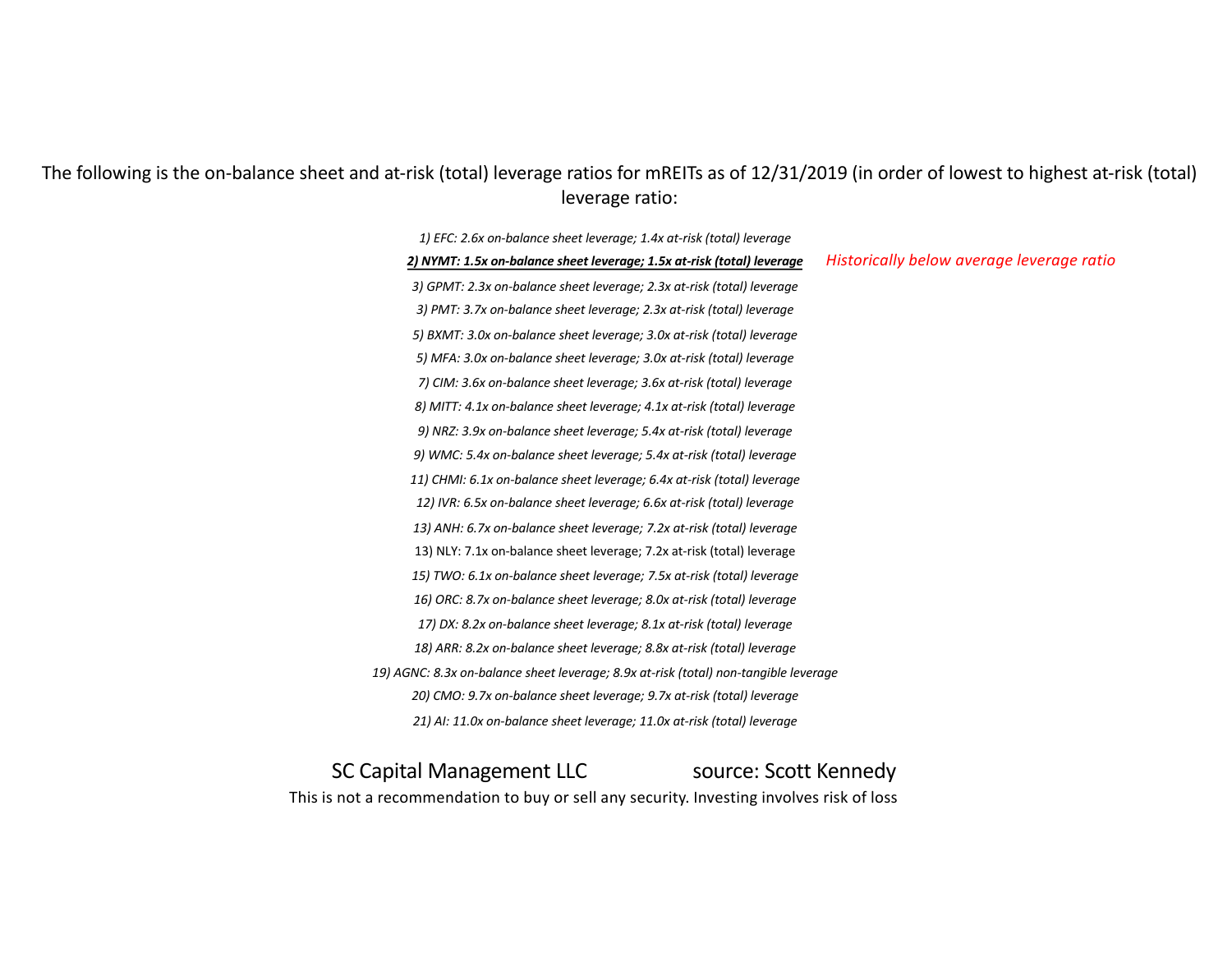The following were the economic return (loss) percentages twenty one mREITs during the trailing twelve-months ended 12/31/2019 (combination of annual change in BV and dividends accrued for/paid; in order of highest to lowest economic return/lowest to highest economic loss)

> *1) TWO: 22.42% trailing twelve-month economic return 2) DX: 18.69% trailing twelve-month economic return 3) IVR: 18.23% trailing twelve-month economic return 4) AGNC: 16.97% trailing twelve-month economic non-tangible return 5) NYMT: 16.17% trailing twelve-month economic return 6) CIM: 13.93% trailing twelve-month economic return* 7) NLY: 13.65% trailing twelve-month economic return *8) MITT: 13.19% trailing twelve-month economic return 9) PMT: 12.74% trailing twelve-month economic return 10) WMC: 12.52% trailing twelve-month economic return 11) NRZ: 11.94% trailing twelve-month economic return 12) BXMT: 11.34% trailing twelve-month economic return 13) ARR: 10.05% trailing twelve-month economic return 14) MFA: 9.70% trailing twelve-month economic return 15) CHMI: 8.84% trailing twelve-month economic return 16) EFC: 7.41% trailing twelve-month economic return 17) GPMT: 6.86% trailing twelve-month economic return* 18) ANH: 6.72% trailing twelve-month economic return *19) ORC: 5.72% trailing twelve-month economic return 20) AI: 2.30% trailing twelve-month economic return 21) CMO: (3.18%) trailing twelve-month economic loss Historically high economic return that was amplified by the Fed's repo activity*

SC Capital Management LLC source: Scott Kennedy This is not a recommendation to buy or sell any security. Investing involves risk of loss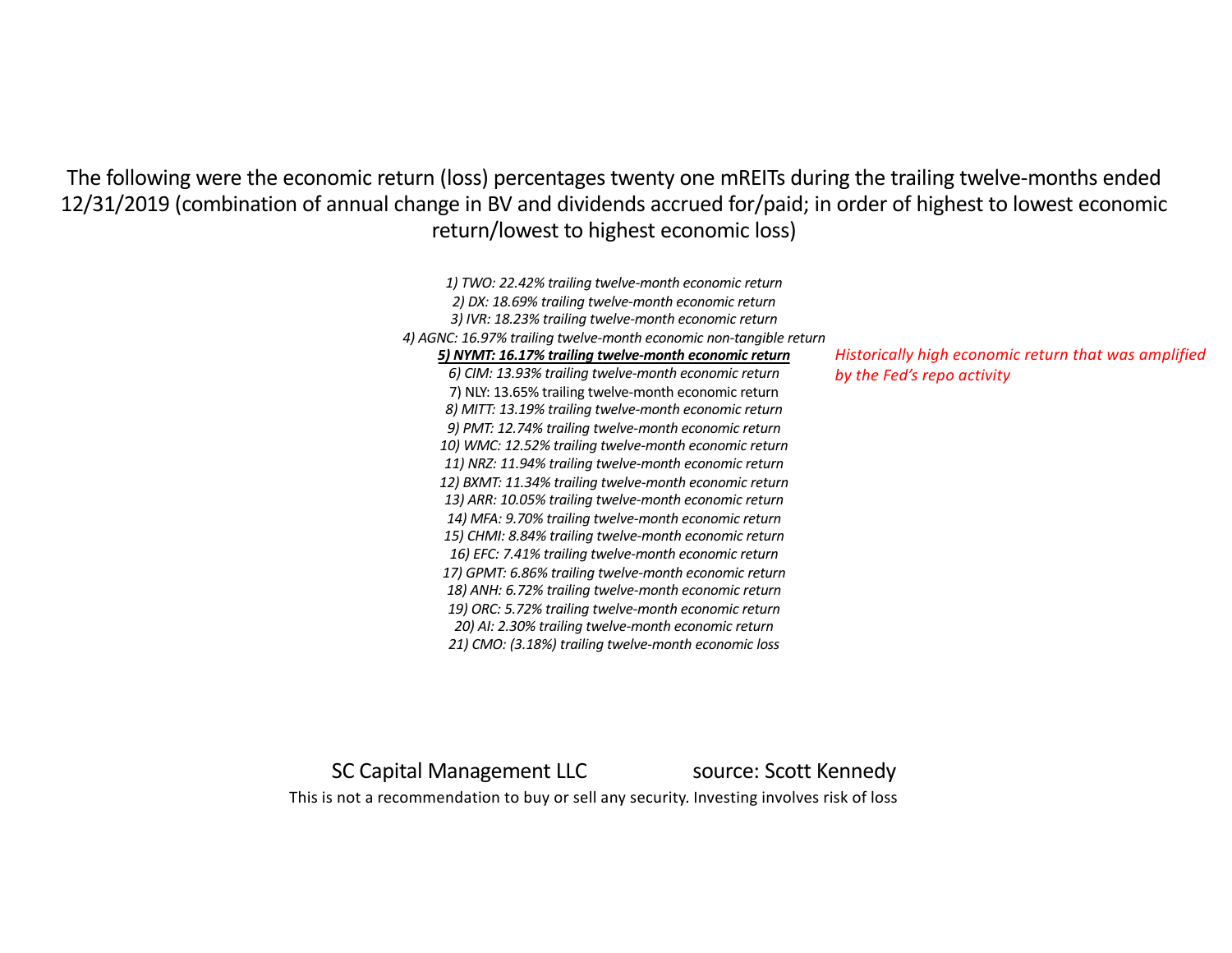The following were the 3/13/2020 premium (discount) to my estimated current BV (BV as of 3/13/2020) percentages for NLY and the twenty mREIT peers (in order of largest to smallest discount/smallest to largest premium):

*1) ANH: (49.00%) discount to my estimated BV as of 3/13/2020*

*2) AI: (45.25%) discount to my estimated BV as of 3/13/2020*

*3) CHMI: (37.87%) discount to my estimated BV as of 3/13/2020*

*4) EFC: (30.67%) discount to my estimated BV as of 3/13/2020*

*5) MITT: (30.22%) discount to my estimated BV as of 3/13/2020*

*6) GPMT: (29.94%) discount to my estimated BV as of 3/13/2020*

*7) ORC: (28.52%) discount to my estimated BV as of 3/13/2020*

*8) DX: (25.12%) discount to my estimated BV as of 3/13/2020*

*9) CMO: (24.56%) discount to my estimated BV as of 3/13/2020*

10) PMT: (23.86%) discount to my estimated BV as of 3/13/2020

11) AGNC: (23.26%) discount to my estimated non-tangible BV as of 3/13/2020<sup>\*</sup>

*\* = Estimated tangible BV of \$14.70 per share as of 3/13/2020 (when excluding goodwill and other intangible assets); a (18.30%) discount*

*12) IVR: (22.82%) discount to my estimated BV as of 3/13/2020*

13) NYMT: (22.57%) discount to my estimated BV as of 3/13/2020

*14) ARR: (21.89%) discount to my estimated BV as of 3/13/2020*

*15) NRZ: (20.46%) discount to my estimated BV as of 3/13/2020*

16) TWO: (19.92%) discount to my estimated BV as of 3/13/2020

17) WMC: (19.59%) discount to my estimated BV as of 3/13/2020

18) NLY: (16.36%) discount to my estimated BV as of 3/13/2020

19) MFA: (6.62%) discount to my estimated BV as of 3/13/2020

20) BXMT: 11.06% premium to my estimated BV as of 3/13/2020

*21) CIM: 11.47% premium to my estimated BV as of 3/13/2020*

SC Capital Management LLC source: Scott Kennedy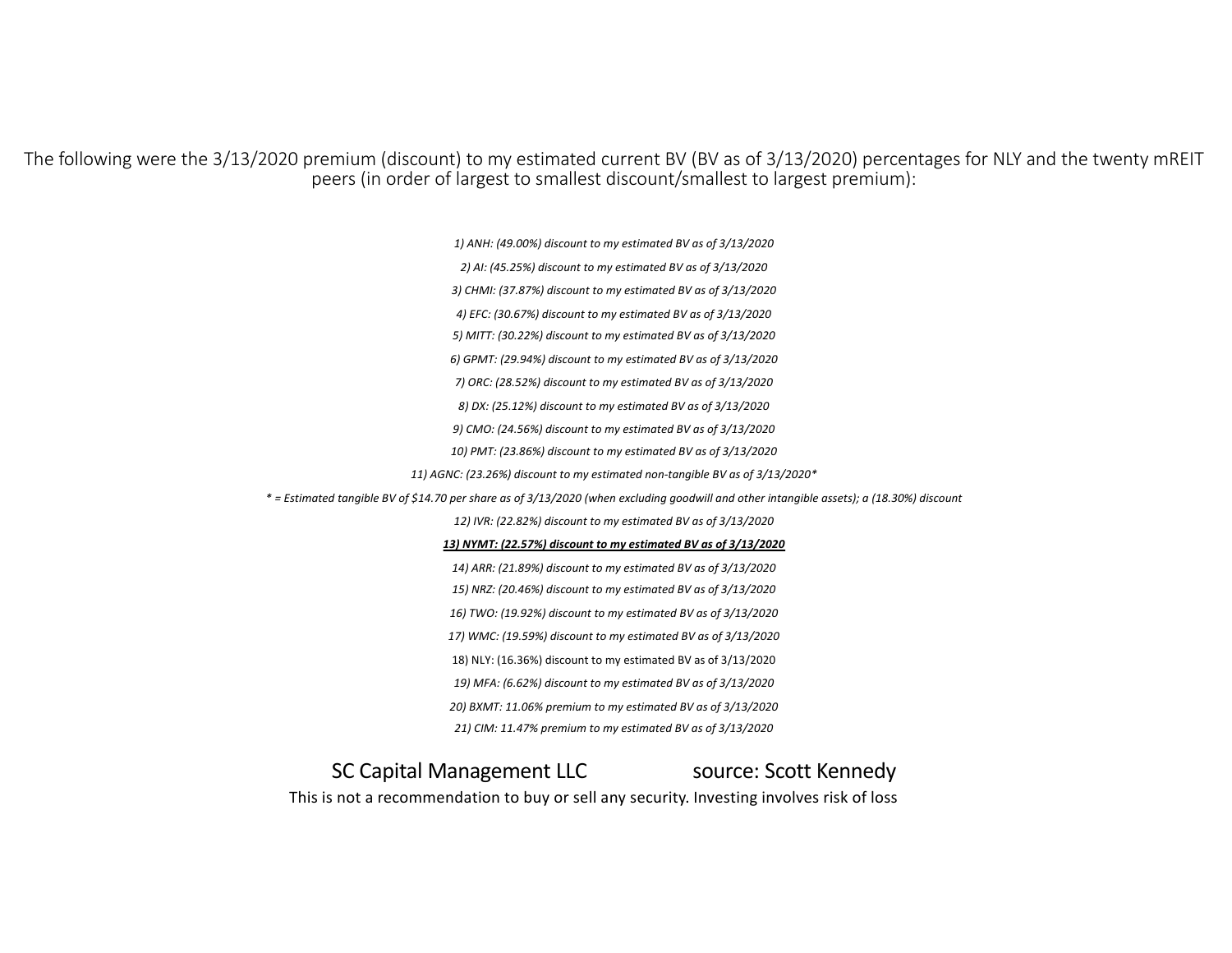## What's the company's balance sheet?



\$2.2 billion in equity has been wiped out by expected loss severities in mortgage portfolios and MBS? Not likely. Underwriting standards have been conservative in the last 11 years. This is not a 2008 scenario with liar loans and highly-levered, missrated securitized mortgage products.

#### This is not a recommendation to buy or sell any security. Investing involves risk of loss SC Capital Management LLC